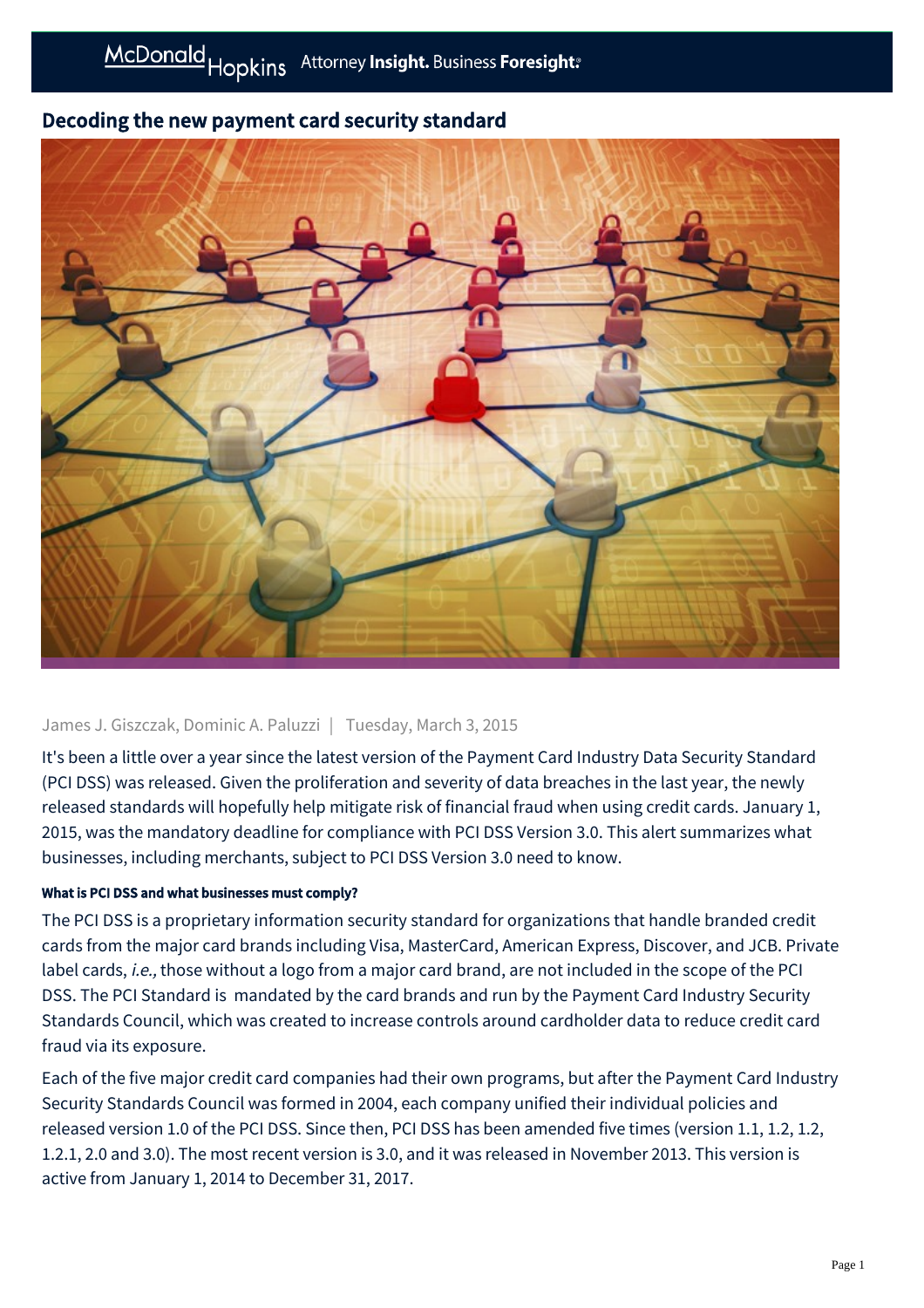#### Why is PCI DSS important?

PCI DSS includes a prioritized approach with six milestones to help organizations incrementally protect against the highest risk factors while they still obtain PCI DSS compliance. The milestones are aimed to help entities take a risk-based approach to PCI compliance, and are as follows:

| Milestone | Goals                                                                                                                                                                                                                 |  |
|-----------|-----------------------------------------------------------------------------------------------------------------------------------------------------------------------------------------------------------------------|--|
|           | Remove sensitive authentication data and limit data retention. If sensitive authentication data and other cardholder data are not stored, the effects<br>of a compromise are significantly reduced.                   |  |
|           | Protect systems and networks, and be prepared to respond to a system breach. Targets controls for points of access to most compromises, and the<br>processes for responding.                                          |  |
| 3         | <b>Secure payment card applications.</b> Targets controls for applications, application processes, and application servers.                                                                                           |  |
| 4         | <b>Monitor and control access to your systems.</b> Allows for the detection of what, when, how, and who accessed a network and cardholder data.                                                                       |  |
| 5         | Protect stored cardholder data. For organizations that have analyzed their business processes and determined they must store Primary Account<br>Numbers, this focuses key protection mechanisms for that stored data. |  |
| 6         | Finalize remaining compliance efforts, and ensure all controls are in place. The purpose is to                                                                                                                        |  |
|           | complete PCI DSS requirements, and finalize all remaining related policies, procedures, and<br>processes needed to protect the cardholder data environment.                                                           |  |

### What are PCI DSS's objectives and requirements?

PCI DSS outlines 12 requirements for compliance that are organized into six groups of control objectives.

| <b>Control Objectives</b>                        | <b>PCI DSS Requirements</b>                                                                                |
|--------------------------------------------------|------------------------------------------------------------------------------------------------------------|
| <b>Building and Maintaining a Secure Network</b> | 1. Install and maintain a firewall configuration to protect cardholder data.                               |
|                                                  | 2. Do not use vendor-supplied defaults for system passwords and other security parameters.                 |
| <b>Protect Cardholder Data</b>                   | 3. Protect stored cardholder data.                                                                         |
|                                                  | 4. Encrypt transmission of cardholder data across open, public networks.                                   |
| <b>Maintain a Vulnerability</b>                  | 5. Use and regularly update anti-virus software on all systems commonly affected by malware.               |
|                                                  | 6. Develop and maintain secure systems and applications.                                                   |
|                                                  | 7. Restrict access to cardholder data by business need-to-know.                                            |
|                                                  | <b>Implement Strong Access Control Measures</b> 8. Assign a unique ID to each person with computer access. |
|                                                  | 9. Restrict physical access to cardholder data.                                                            |
| <b>Regularly Monitor and Test Networks</b>       | 10. Track and monitor all access to network resources and cardholder data.                                 |
|                                                  | 11. Regularly test security systems and processes.                                                         |
| <b>Maintain an Information Security Policy</b>   | 12. Maintain a policy that addresses information security.                                                 |

When the most recent version, PCI DSS [3.0](https://www.pcisecuritystandards.org/documents/pci_dss_v2.pdf) was rolled out, it contained 98 total changes from version 2.0. A 12-page summary outlining the differences between PCI DSS version [2.0](https://www.pcisecuritystandards.org/documents/pci_dss_v2.pdf) to [3.0](https://www.pcisecuritystandards.org/documents/pci_dss_v2.pdf) can be found [here](https://www.pcisecuritystandards.org/documents/PCI_DSS_v3_Summary_of_Changes.pdf). A concise highlight document summarizing version 3.0 is available [here](https://www.pcisecuritystandards.org/documents/DSS_and_PA-DSS_Change_Highlights.pdf).

While "98 total changes" sounds a tad daunting, most are just clarification-related and supplemental, not new requirements. Of the 19 new requirements, which amount to about 20% of version 3.0, most are borne out of the new technology merchants and attackers are using.

One large change for service providers is that they must explicitly attest to their compliance and provide a copy of their attestation to their customers. While nothing in it indicates they assume liability, it is assumed since they will now have to attest to their PCI compliance.

Below are the 19 new requirements: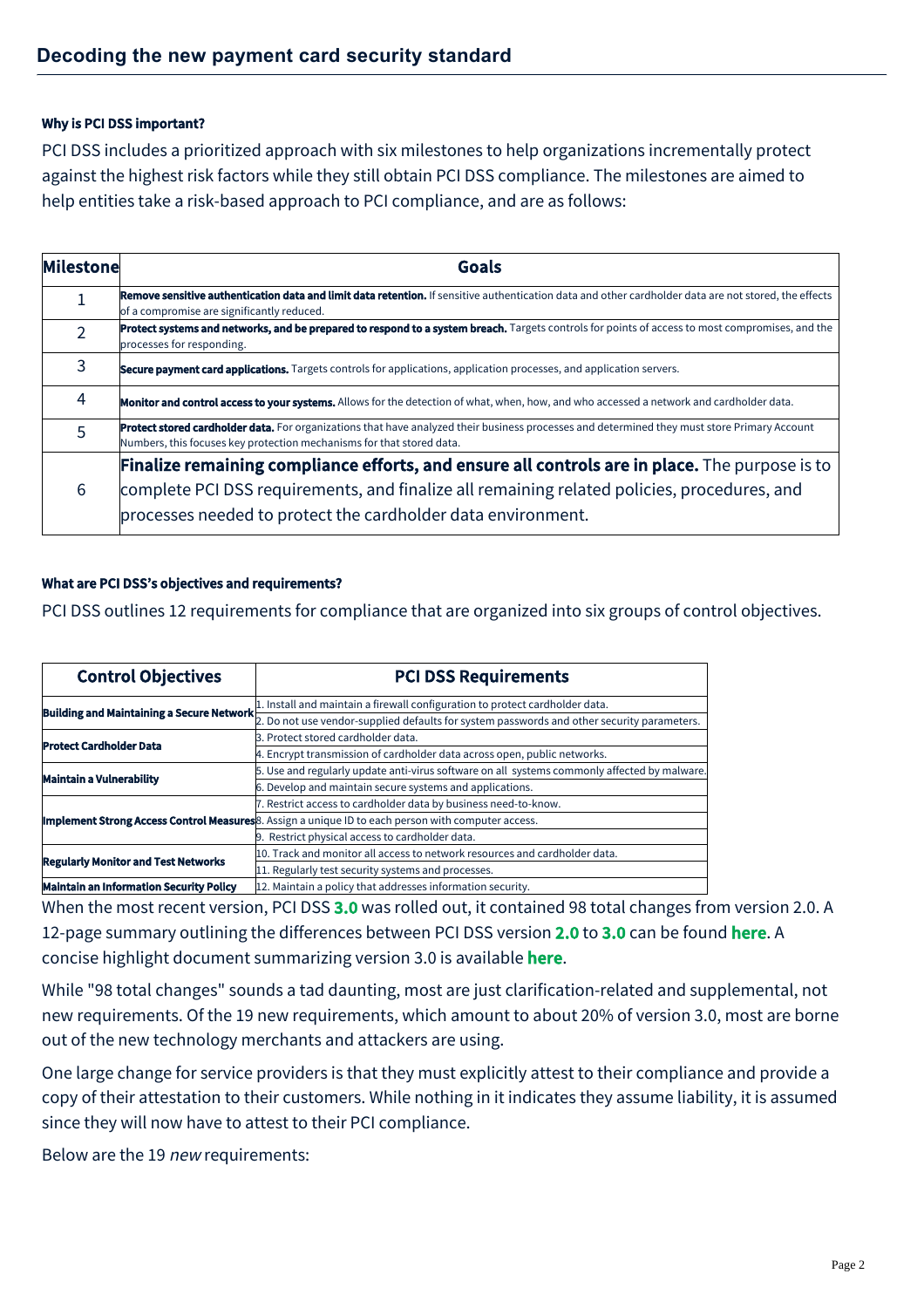| <b>New Requirement</b>                                                                                                                                                    |
|---------------------------------------------------------------------------------------------------------------------------------------------------------------------------|
| Req. 1.1.2 and 1.1.3 – Clarified what the network diagram must include and added a new requirement at 1.1.3 for a current diagram that shows cardholder data flows.       |
| Req. 2.4 - Maintain an inventory of system components in scope for PCI DSS to support development of configuration standards.                                             |
| <b>Req. 5.1.2</b> - Evaluate evolving malware threats for any systems not considered to be commonly affected.                                                             |
| Req. 5.3 – Ensure that anti-virus solutions are actively running (formerly in 5.2), and cannot be disabled or altered by users unless specifically authorized by          |
| management on a per-case basis.                                                                                                                                           |
| Req. 6.5.10 - Coding practices must protect against broken authentication and session management. <i>Effective July 1, 2015</i> .                                         |
| Req. 8.2.3 – Combined minimum password complexity and strength requirements into a single requirement, and increased flexibility for alternatives that meet the           |
| equivalent complexity and strength.                                                                                                                                       |
| Req. 8.5.1 - New requirement for service providers with remote access to customer premises to use unique authentication credentials for each customer. Effective          |
| July 1, 2015.                                                                                                                                                             |
| Req. 8.6 – Where other authentication mechanisms are used, e.g., physical or logical security tokens, smart cards, certificates, etc., the mechanisms must be linked to   |
| an individual account and ensure only the intended user can gain access with that mechanism.                                                                              |
| Req. 9.3 - Control physical access to sensitive areas for onsite personnel, including a process to authorize access, and revoke access immediately upon termination.      |
| Req. 9.9.x - Protect devices that capture payment card data via direct physical interaction with card from tampering and substitution. Effective July 1, 2015.            |
| Req. 10.2.5 - Implement automated audit trails for all system components to reconstruct the following events; Changes to identification and authentication                |
| mechanisms (including creation of new accounts, elevation of privileges), and all changes additions and deletions to accounts with root or administrative access.         |
| Req. 10.2.6 - Implement automated audit trails for all system components to reconstruct the following events: initiating, stopping or pausing of the audit logs.          |
| Req. 11.1.x - Enhanced requirements to include an inventory of authorized wireless access points and a business justification (11.1.1) to support scanning for            |
| unauthorized wireless devices, and added new requirements 11.1.2 to align with an already-existing testing procedures, for incident response procedures if                |
| unauthorized wireless access points are detected.                                                                                                                         |
| Req. 11.3 - Implement a methodology for penetration testing. Effective July 1, 2015. PCI DSS v. 2.0 requirements for penetration testing must be followed until v. 3.0 is |
| in place.                                                                                                                                                                 |
| Req. 11.3.4 - If segmentation is used to isolate the CDE from other networks, perform penetration tests to verify that the segmentation methods are operational and       |
| effective.                                                                                                                                                                |
| Req. 11.5.1 - Implement a process to respond to any alerts generated by the change-detection mechanism (supports 11.5).                                                   |
| Req. 12.2 - Moved former requirements 12.1.2 for an annual risk assessment process to 12.2, and clarified that the risk assessment should be performed at least           |
| annually and after significant changes to the environment.                                                                                                                |
| Req. 12.8.5 - Maintains information about which PCI DSS requirements are managed by each service provider, and which are managed by the entity.                           |
| Req. 12.9 - For service providers to provide the written agreement/acknowledgment to their customers as specified at requirement 12.8.                                    |

#### Takeaways

Five key areas will likely be the most dramatic for merchants:

- 1. Penetration testing, which is the visible change to the existing requirements
- 2. Inventorying system components
- 3. Vendor relationships
- 4. Anti-malware
- 5. Physical access and point of sale

Keep in mind that Target and The Home Depot were deemed to be "PCI" compliant at the time of their respective massive data breaches. It's important to remember that even compliance with the new PCI DSS 3.0 does not shield an organization from a data breach. Although PCI compliance is important (and required for many organizations), conducting a broader risk assessment and implementing privacy safeguards across the organization will be even more effective.

For more information, please contact one of the attorneys listed below.



**[James J. Giszczak](https://mcdonaldhopkins.com/Team/Attorney/j/James-Giszczak)**



**[Dominic A. Paluzzi](https://mcdonaldhopkins.com/Team/Attorney/d/Dominic-Paluzzi)**